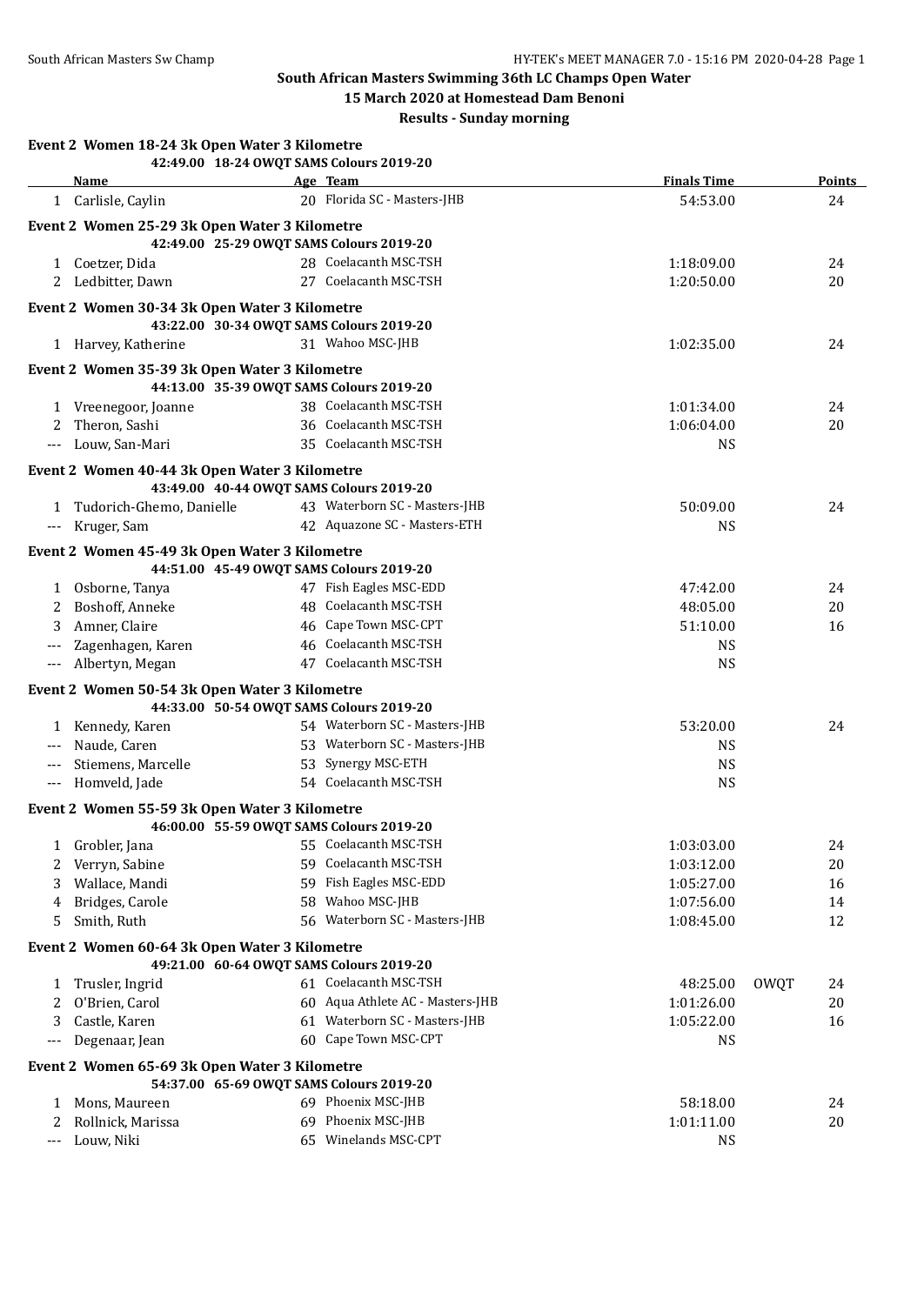**South African Masters Swimming 36th LC Champs Open Water**

| 15 March 2020 at Homestead Dam Benoni |  |
|---------------------------------------|--|
|---------------------------------------|--|

**Results - Sunday morning**

|                      | Event 2 Women 70-74 3k Open Water 3 Kilometre |                                                              |                        |          |
|----------------------|-----------------------------------------------|--------------------------------------------------------------|------------------------|----------|
|                      |                                               | 1:02:03.00 70-74 OWQT SAMS Colours 2019-20                   |                        |          |
|                      | 1 Crawford, Linda                             | 70 Phoenix MSC-JHB                                           | 1:06:36.00             | 24       |
|                      | Event 2 Women 75-79 3k Open Water 3 Kilometre |                                                              |                        |          |
|                      |                                               | 1:08:50.00 75-79 OWQT SAMS Colours 2019-20                   |                        |          |
|                      | 1 Rees, Jane                                  | 76 Coelacanth MSC-TSH                                        | 1:38:18.00             | 24       |
|                      | Event 2 Men 35-39 3k Open Water 3 Kilometre   |                                                              |                        |          |
|                      |                                               | 39:33.00 35-39 OWQT SAMS Colours 2019-20                     |                        |          |
|                      | 1 Geldenhys, Cassel                           | 35 Coelacanth MSC-TSH                                        | 49:51.00               | 24       |
| $---$                | Barson, Shaun                                 | 38 Florida SC - Masters-JHB                                  | <b>NS</b>              |          |
|                      |                                               |                                                              |                        |          |
|                      | Event 2 Men 40-44 3k Open Water 3 Kilometre   |                                                              |                        |          |
|                      |                                               | 40:08.00 40-44 OWQT SAMS Colours 2019-20<br>40 Wahoo MSC-JHB |                        |          |
| 2                    | 1 Parkin, Terence<br>Gifford, Jason           | 43 Coelacanth MSC-TSH                                        | 46:26.00<br>51:25.00   | 24<br>20 |
|                      | Sheftz, Owen                                  | 43 Wahoo MSC-JHB                                             | <b>NS</b>              |          |
| $\scriptstyle\cdots$ | Swart, John                                   | 43 Wahoo MSC-JHB                                             | <b>NS</b>              |          |
|                      | Kruger, Denver                                | 41 Aquazone SC - Masters-ETH                                 | <b>NS</b>              |          |
| $---$                | Morris, Nic                                   | 42 Wahoo MSC-JHB                                             | <b>NS</b>              |          |
|                      |                                               |                                                              |                        |          |
|                      | Event 2 Men 45-49 3k Open Water 3 Kilometre   |                                                              |                        |          |
|                      |                                               | 39:42.00 45-49 OWQT SAMS Colours 2019-20                     |                        |          |
|                      | 1 Ford, Coillard                              | 46 Coelacanth MSC-TSH                                        | 42:38.00               | 24       |
| 2                    | Jacobsz, Willie                               | 46 Coelacanth MSC-TSH                                        | 59:09.00               | $20\,$   |
| 3                    | du Toit, Stephanus                            | 48 Coelacanth MSC-TSH<br>48 Coelacanth MSC-TSH               | 1:06:19.00             | 16       |
| $\scriptstyle\cdots$ | Papadopoulos, Terry                           |                                                              | <b>NS</b>              |          |
| $\scriptstyle\cdots$ | Ford, Andrew                                  | 45 Wahoo MSC-JHB                                             | <b>NS</b>              |          |
|                      | Event 2 Men 50-54 3k Open Water 3 Kilometre   |                                                              |                        |          |
|                      |                                               | 41:18.00 50-54 OWQT SAMS Colours 2019-20                     |                        |          |
|                      | 1 Albertyn, Gary                              | 51 Coelacanth MSC-TSH                                        | 42:35.00               | 24       |
| 2                    | Glover, John                                  | 54 Waterborn SC - Masters-JHB                                | 46:25.00               | $20\,$   |
| 3                    | Neumann, Andy                                 | 50 Coelacanth MSC-TSH                                        | 59:11.00               | 16       |
| 4                    | Alberts, Andre                                | 54 Coelacanth MSC-TSH                                        | 1:04:47.00             | 14       |
| 5                    | Williams, Jean                                | 50 Coelacanth MSC-TSH                                        | 1:17:13.00             | 12       |
| 6                    | Jay, Willie                                   | 50 Coelacanth MSC-TSH                                        | 1:38:24.00             | 10       |
|                      | Smith, Damian                                 | 53 Waterborn SC - Masters-JHB                                | <b>NS</b>              |          |
| $\qquad \qquad - -$  | Greaves, Gordon                               | 54 Phoenix MSC-JHB                                           | <b>NS</b>              |          |
|                      | Carstens, FC                                  | 50 Coelacanth MSC-TSH                                        | $\mathbf{N}\mathbf{S}$ |          |
|                      | Grobler, Francois                             | 52 Waterborn SC - Masters-JHB                                | <b>NS</b>              |          |
|                      | Event 2 Men 55-59 3k Open Water 3 Kilometre   |                                                              |                        |          |
|                      |                                               | 43:49.00 55-59 OWQT SAMS Colours 2019-20                     |                        |          |
| 1                    | Duncan, Ross                                  | 58 Wahoo MSC-JHB                                             | 51:29.00               | 24       |
| 2                    | Pretorius, Johann                             | 57 Coelacanth MSC-TSH                                        | 57:52.00               | 20       |
| $\scriptstyle\cdots$ | Tustin, Royden                                | 58 Wahoo MSC-JHB                                             | <b>NS</b>              |          |
|                      | Event 2 Men 60-64 3k Open Water 3 Kilometre   |                                                              |                        |          |
|                      |                                               | 45:12.00 60-64 OWQT SAMS Colours 2019-20                     |                        |          |
|                      | 1 Upneck, Russell                             | 64 Synergy MSC-ETH                                           | 49:45.00               | 24       |
| 2                    | Hurwitz, Neriel                               | 60 Wahoo MSC-JHB                                             | 54:30.00               | 20       |
|                      | Lotkin, Roy                                   | 61 Waterborn SC - Masters-JHB                                | 1:03:15.00             | 16       |
| $---$                | Wallace, Cliff                                | 61 Fish Eagles MSC-EDD                                       | <b>NS</b>              |          |
|                      | Event 2 Men 65-69 3k Open Water 3 Kilometre   |                                                              |                        |          |
|                      |                                               | 48:32.00 65-69 OWQT SAMS Colours 2019-20                     |                        |          |
|                      | 1 Spies, Izak                                 | 66 Cape Town MSC-CPT                                         | 48:39.00               | 24       |